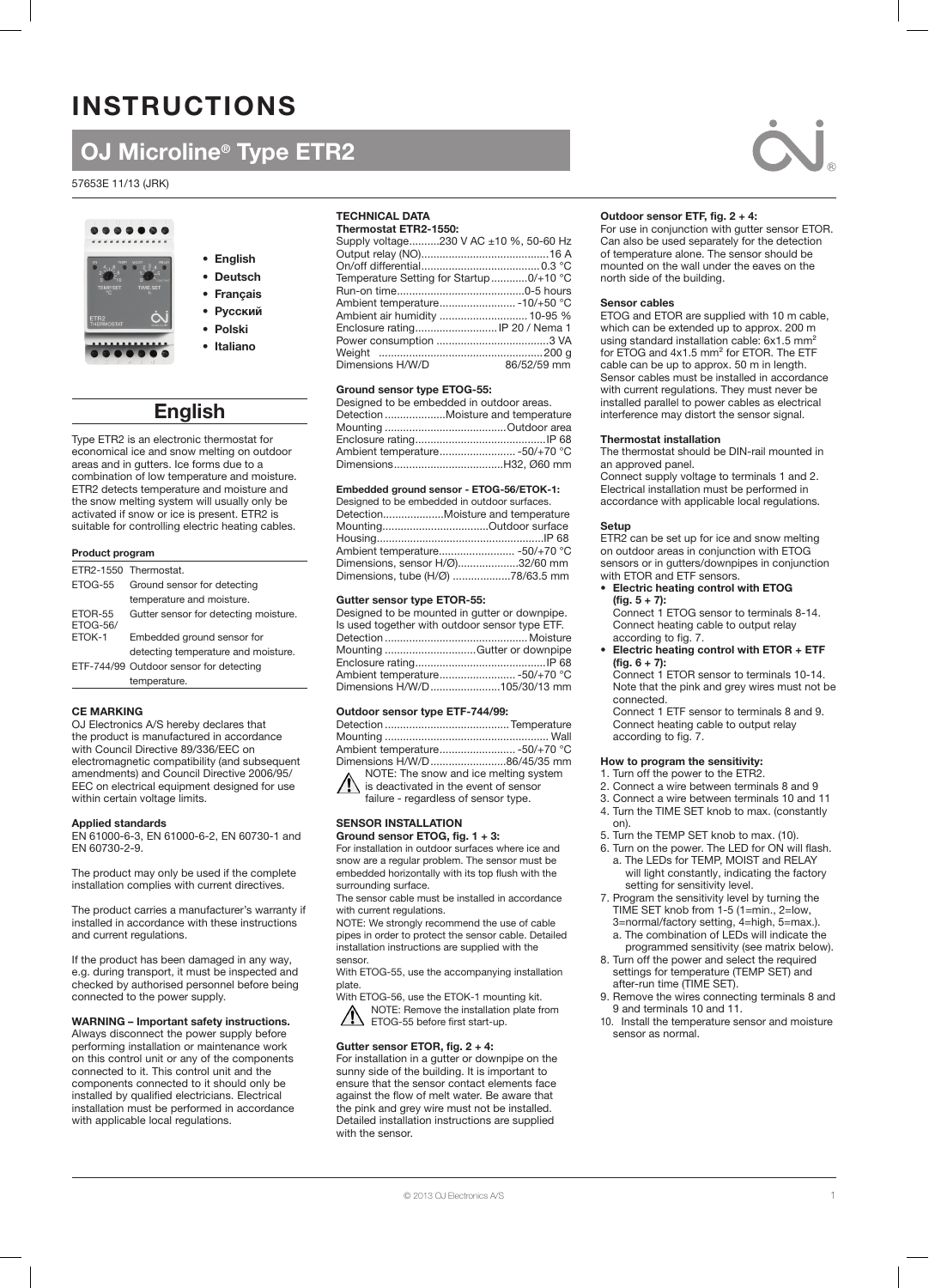#### Turn the TIME SET knob from 1-5. The combination of LEDs will indicate the programmed sensitivity:

| <b>TIME SET</b><br>knob | <b>Sensitivity</b><br>level | <b>LED</b> for<br>"TEMP" | <b>LED</b> for<br>"MOIST" | <b>LED</b> for<br>"RELAY" |
|-------------------------|-----------------------------|--------------------------|---------------------------|---------------------------|
|                         | Minimum                     | ON                       | OFF                       | OFF                       |
| 2                       | Low                         | ON                       | ON                        | OFF                       |
| 3                       | Factory<br>Setting          | ON                       | ON                        | ON                        |
| $\overline{4}$          | High                        | OFF                      | ON                        | ON                        |
| 5                       | Maximum                     | OFF                      | OFF                       | ON                        |

## WIRING (fig. 3)

#### Terminal Colour code Wiring

| 1, 2   |           | Supply voltage,               |
|--------|-----------|-------------------------------|
|        |           | 230 V AC 50/60 Hz             |
| 5, 7   |           | Output relay,                 |
|        |           | 16 A (fig. 7)                 |
| 8, 9   | grey/pink | Temperature sensor 1,         |
|        | (1/2)     | ETOG or ETF                   |
| 10, 11 |           | yellow/white Moisture sensor, |
|        | (5/6)     | ETOG or ETOR                  |
| 13, 14 |           | brown/green Sensor heating    |
|        | (3/4)     | ETOG or ETOR                  |
|        |           |                               |

Note that the pink and grey wires are not used with an ETOR sensor.

#### Environment protection and recycling Help protect the environment by



## Product disposal

Products marked with this symbol must not be disposed of along with household refuse but must be delivered to a waste collection centre in accordance with current local regulations.

#### Figures

- Fig. 1. Installation of embedded sensor
	- 1 Sensor
		- 2 Installation plate
- 3 Heating element Fig. 2. Installation of ETOR gutter sensor and
- ETF outdoor sensor
	- 1 Thermostat ETR2
	- 2 Gutter sensor
	- 3 Outdoor sensor

## OJ ELECTRONICS A/S

Stenager 13B · DK-6400 Sønderborg Tel.: +45 73 12 13 14 · Fax +45 73 12 13 13 oj@ojelectronics.com · www.ojelectronics.com

## Deutsch

Typ ETR2 ist ein elektronischer Thermostat zum wirtschaftlichen Schmelzen von Eis und Schnee in Freiluftbereichen sowie Dachrinnen. Eisbildung entsteht bei Kombination von niedriger Außentemperatur und Feuchtigkeit. ETR2 erfasst sowohl Temperatur als auch Feuchtigkeit und die Schneeschmelzanlage wird normalerweise nur bei Vorhandensein von Schnee oder Eis aktiviert. ETO2 kann zur Regelung von elektrischen Heizkabeln eingesetzt werden.

#### Produktprogramm

| ETR2-1550 | Thermostat                    |
|-----------|-------------------------------|
| ETOG-55   | Bodenfühler zur Erfassung von |
|           | Temperatur und Feuchtigkeit   |

| <b>ETOG-56/</b> |                                    |
|-----------------|------------------------------------|
| ETOK-1          | Eingegossener Bodenfühler zur      |
|                 | Erfassung von Temperatur und       |
|                 | Feuchte.                           |
| ETOR-55         | Dachrinnenfühler zur Erfassung von |
|                 | <b>Equabriakait</b>                |

|            | Feuchtigkeit                  |  |
|------------|-------------------------------|--|
| ETF-744/99 | Außenfühler zur Erfassung von |  |
|            | Temperatur                    |  |
|            |                               |  |

#### CD-Kennzeichnung

OJ Electronics A/S erklärt in Eigenverantwortung, dass das Produkt die EU-Richtlinie 89/336 und spätere Änderungen über elektromagnetische Verträglichkeit, sowie die EU-Richtlinie 2006/95 über elektrische Betriebsmittel zur Anwendung innerhalb bestimmter Spannungsgrenzen erfüllt.

#### Angewandte Normen

EN 61000-6-3, EN 61000-6-2, EN 60730-1 und EN 60730-2-9.

Das Produkt darf nur angewandt werden, wenn die gesamte Installation die geltenden Richtlinienanforderungen erfüllt.

Ist das Produkt gemäß dieser Anleitung und geltenden Installationsvorschriften installiert, wird es von der Werksgarantie umfasst.

Wurde das Produkt beschädigt, z. B. während des Transports, muss es durch qualifiziertes Personal einer Sicht- und Funktionskontrolle unterzogen werden, bevor das Produkt an das Netz angeschlossen werden darf.

## WARNUNG – Wichtige

## Sicherheitsanweisungen.

Die Spannungsversorgung unterbrechen, bevor Montage- oder Instandhaltungsarbeiten an dieser Steuerungseinheit und den damit verbundenen Komponenten vorgenommen werden. Diese Steuerungseinheit und die verbundenen Komponenten dürfen ausschließlich von fachlich qualifiziertem Personal (d. h. einem Elektriker) montiert werden. Die elektrische Installation ist gemäß den lokal geltenden relevanten Gesetzesvorschriften vorzunehmen.

## TECHNISCHE DATEN

## Thermostat ETR2-1550:

Spannungs-

| versorgung 230 V AC ±10%, 50/60 Hz |
|------------------------------------|
|                                    |
|                                    |
|                                    |
|                                    |
| Umgebungstemperatur  -10/+50 °C    |
|                                    |
|                                    |
|                                    |
|                                    |
| Abmessungen (H/B/T) 86/52/59 mm    |
|                                    |

#### Bodenfühler - ETOG-55:

| Vorgesehen zur Einbettung im Außenbereich |
|-------------------------------------------|
| Erfassung  Feuchtigkeit und Temperatur    |
|                                           |
|                                           |
| Umgebungstemperatur  -50/+70 °C           |
| Abmessungen H32, Ø60 mm                   |

#### Bodenfühler - ETOG-56/ETOK-1:

| Vorgesehen zur Einbettung im Außenbereich. |                                   |
|--------------------------------------------|-----------------------------------|
|                                            | Erfassung  Feuchte und Temperatur |
|                                            |                                   |
|                                            |                                   |
|                                            | Umgebungstemperatur  -50/+70 °C   |
|                                            | Abmessungen, Fühler H32, Ø60 mm   |
|                                            | Abmessungen, Rohr H78, Ø63,5 mm   |

#### Dachrinnenfühler Typ ETOR-55:

| Für Montage in Dachrinnen und Regenrohren |  |
|-------------------------------------------|--|
| vorgesehen. Wird in Kombination mit       |  |
| Außenfühler Typ ETF montiert.             |  |
|                                           |  |
| Einbau Dachrinnen und Regenrohre          |  |
|                                           |  |
| Umgebungstemperatur  -50/+70 °C           |  |
| Abmessungen (H/B/T) 105/30/13 mm          |  |

#### Außenfühler Typ ETF-744/99:

| Temperatur                      |  |
|---------------------------------|--|
|                                 |  |
| Umgebungstemperatur  -50/+70 °C |  |
| Abmessungen (H/B/T) 86/45/35 mm |  |
| HINWEIS: Die Schnee und         |  |

**11** Eisschmelzanlage wird im Falle von Fühlerdefekt deaktiviert – unabhängig vom Fühlertyp.

## Fühlerinstallation

Bodenfühler ETOG, Abb. 1 + 3:

ür Installation in Freiflächen, auf denen Eis und Schnee häufig ein Problem darstellen. Der Fühler muss horizontal, mit dem Kopf fluchtend in die umgebende Bodenoberfläche eingebettet werden. Das Fühlerkabel ist in Übereinstimmung mit den geltenden Regeln und Vorschriften zu installieren.

HINWEIS: Zum Schutz des Fühlerkabels empfehlen wir nachdrücklich die Anwendung

von Kabelrohren. Eine detaillierte Montageanweisung wird mit dem Fühler mitgeliefert.

Für ETOG-55, die beiliegende Montageplatte verwenden.

Für ETOG-56, den ETOK-1-Montagesatz verwenden.

HINWEIS: Vor der ersten Inbetriebnahme die Montageplatte vom ETOG-55 entfernen.

#### Dachrinnenfühler ETOR, Abb. 2 + 4:

Montage in Dachrinnen oder Regenrohren auf der der Sonne zugewandten Seite des Gebäudes. Die Schaltelemente sind entgegengesetzt der Fließrichtung des Schmelzwassers zu montieren. Eine ausführliche Montageanleitung liegt dem Fühler bei.

#### Außenfühler ETF, Abb. 2 + 4:

Wird in Verbindung mit Dachrinnenfühler ETOR eingesetzt, kann aber auch separat zur Erfassung der Temperatur angewandt werden. Ist unter dem Dachüberhang auf der Nordseite des Gebäudes zu montieren.

#### Fühlerkabel:

ETOG und ETOR wird einschl. 10 m Kabel geliefert, das mit herkömmlichem Installationskabel 6x1,5 mm² für ETOG und 4x1,5 mm<sup>2</sup> für ETOR bis auf ca. 200 m verlängert werden kann. Das Kabel für ETF darf bis zu ca. 50 m lang sein. Fühlerkabel sind gemäß geltenden Vorschriften zu montieren, sie dürfen nicht parallel mit Starkstromkabeln verlegt werden, damit evt. elektrische Störsignale das Fühlersignal nicht beeinflussen können.

#### Montage des Thermostats

Montage auf DIN-Schiene in zugelassener Schalttafel.

Spannungsversorgung an den Klemmen 1 und 2 anschließen. Die elektrische Installation ist gemäß den lokal geltenden relevanten Gesetzesvorschriften vorzunehmen.

#### Konfiguration:

ETR2 kann für Eis- und Schneeschmelzen in Freiluftbereichen mit ETOG-Fühlern und in Dachrinne/Regenrohren mit ETOR- und ETF-Fühlern ausgerüstet werden.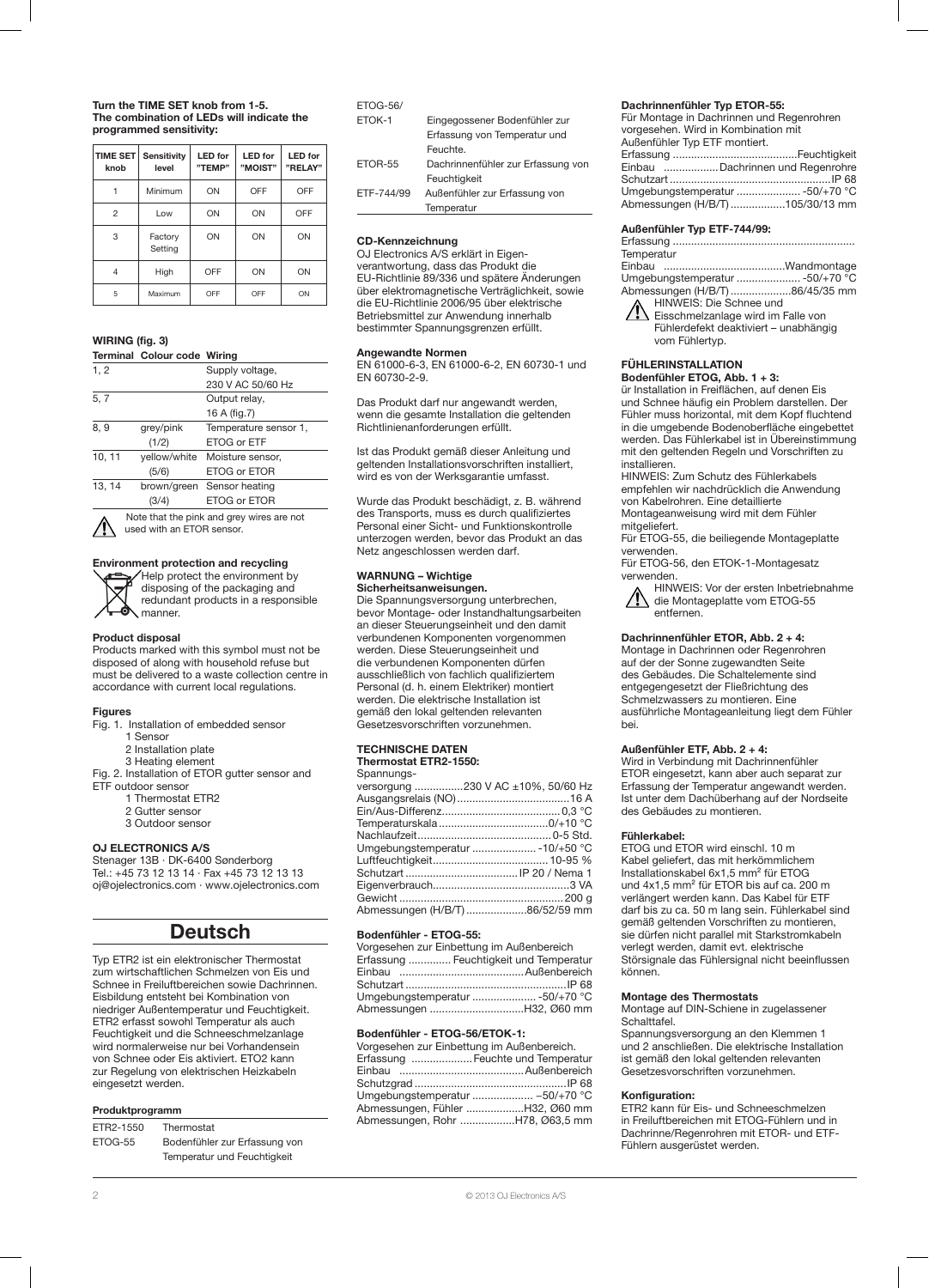## • Elektroheizungsregelung mit ETOG

(Abb. 5 & 7): Einen ETOG-Fühler an die Klemmen 8-14 anschließen. Heizkabel gem. Abb. 7 an das Ausgangsrelais

#### anschließen. • Elektroheizungsregelung mit ETOR + ETF (Abb. 6 + 7):

Einen ETOR-Fühler an die Klemmen 10-14 anschließen. Achtung: Der rosa und der graue Leiter

dürfen nicht angeschlossen werden. Einen ETF-Fühler an die Klemmen 8-9 anschließen. Heizkabel gem. Abb. 7 an das Ausgangsrelais anschließen.

## Programmieren der Empfindlichkeit:

- 1. ETR2 ausschalten.
- 2. Klemmen 8 und 9 mit einem Draht überbrücken.
- 3. Klemmen 10 und 11 mit einem Draht überbrücken.
- 4. TIME SET auf max. (Konstant ein) einstellen.
- 5. TEMP SET auf max. (10) einstellen.
- 6. Gerät einschalten. Die Betriebs-LED blinkt. a. Die LEDs für TEMP, MOIST und RELAY leuchten konstant, und zeigen die vom Werk eingestellte Empfindlichkeitsstufe an.
- 7. Empfindlichkeitsstufe konfigurieren. "TIME SET"-Drehknopf auf 1-5 (1 = min.,  $2 =$ niedrig, 3 = normal/Werkseinstellung, 4 =
- hoch,  $5 = \text{max.}$ ) einstellen. a. Die Leuchtfolge der LEDs zeigt die
- konfigurierte Empfindlichkeit an (siehe untenstehende Übersicht).
- 8. Gerät ausschalten, und die gewünschten Einstellungen für Temperatur (TEMP SET) und Nachlaufzeit (TIME SET) vornehmen.
- 9. Die Brückendrähte von den Klemmen 8 und 9 sowie 10 und 11 entfernen.
- 10. Temperaturfühler und Feuchtigkeitsfühler normal installieren.

#### Den "TIME SET"-Drehknopf auf 1-5 einstellen. Die Leuchtfolge der LEDs zeigt die konfigurierte Empfindlichkeit an:

| <b>TIME SET</b><br><b>Drehknopf</b> | Empfindlich-<br>keitsstufe | LED für<br>"TEMP" | LED für<br>"MOIST" | LED für<br>"RELAY" |
|-------------------------------------|----------------------------|-------------------|--------------------|--------------------|
|                                     | Minimum                    | <b>FIN</b>        | <b>AUS</b>         | <b>AUS</b>         |
| $\mathfrak{p}$                      | Niedrig                    | <b>FIN</b>        | EIN                | <b>AUS</b>         |
| 3                                   | Werks-<br>einstellung      | <b>FIN</b>        | <b>FIN</b>         | <b>FIN</b>         |
| $\overline{4}$                      | Hoch                       | <b>AUS</b>        | <b>FIN</b>         | EIN                |
| 5                                   | Maximum                    | <b>AUS</b>        | <b>AUS</b>         | EIN                |

### Anschluss (Abb. 3):

| <b>Klemme</b> | Farbcode   | <b>Anschluss</b>     |
|---------------|------------|----------------------|
| 1, 2          |            | Versorgungs-         |
|               |            | spannung, 230V AC    |
|               |            | 50/60 Hz             |
| 5, 7          |            | Ausgangsrelais, 16 A |
|               |            | Heizkabel (Abb. 7)   |
| 8, 9          | Grau/Rosa  | Temperaturfühler 1,  |
|               | (1/2)      | ETOG oder ETF        |
| 10, 11        | Gelb/Weiß  | Feuchtefühler.       |
|               | (5/6)      | ETOG oder ETOR       |
| 13, 14        | Braun/Grün | Fühlerheizung        |
|               | (3/4)      | ETOG oder ETOR       |

Achtung: Der rosa und der graue Leiter dürfen bei der Installation von Typ ETOR nicht benutzt werden.

## Umwelt und Wiederverwertung

Helfen Sie mit, die Umwelt zu schützen, und entsorgen Sie Verpackung und gebrauchte Produkte

auf umweltgerechte Weise.

## Entsorgung des gebrauchten Produkts

Produkte mit diesem Kennzeichen dürfen nicht mit herkömmlichem Hausmüll entsorgt werden, sondern müssen getrennt gemäß den lokal geltenden Regeln eingesammelt werden.

#### Abbildungen

- Abb. 1. Montage des einzubetonierenden Fühlers 1 Fühler 2 Montagebeschlag 3 Heizelement
- Abb. 2. Montage des Dachrinnenfühlers ETOR und des Außenfühlers ETF 1 Thermostat ETR2 2 Dachrinnenfühler 3 Außenfühler

### OJ ELECTRONICS A/S

Stenager 13B · DK-6400 Sønderborg Tel.: +45 73 12 13 14 · Fax +45 73 12 13 13 oj@ojelectronics.com · www.ojelectronics.com

## Français

Le contrôleur électronique ETR2 utilisé pour la fonte de neige et glace fonctionne de façon autonome et économique sur des petites surfaces extérieures et dans les gouttières. La glace se forme en cas de basses températures et d'humidité. L'ETR2 détecte aussi bien une basse température que de l'humidité. Le système de chauffage démarrera uniquement si ces 2 paramètres sont détectés. L'ETR2 est l'idéal pour contrôler des câbles chauffants électriques.

## Gamme de produits

| ETR2-1550       | Thermostat.                           |
|-----------------|---------------------------------------|
| ETOG-55         | Sonde de sol pour détecter l'humidité |
|                 | et la température.                    |
| <b>ETOG-56/</b> |                                       |
| ETOK-1          | Sonde de sol encastrée pour détecter  |
|                 | l'humidité et la température.         |
| ETOR-55         | Sonde de gouttière pour détecter      |
|                 | l'humidité.                           |
| ETF-744/99      | Sonde extérieure pour détecter la     |
|                 | température.                          |
|                 |                                       |

## Homologation CE

OJ Electronics A/S déclare par les présentes que le produit est fabriqué en conformité à la directive européenne 89/336/CEE (et amendements subséquents) concernant la compatibilité électromagnétique et à la directive 2006/95/CEE relative à des équipements électriques conçus pour utilisation avec certaines limites de tension.

## Normes appliquées

EN 61000-6-3, EN 61000-6-2, EN 60730-1 et EN 60730-2-9.

Ce produit ne peut être utilisé que si toute son installation respecte les présentes directives.

Le produit bénéficie d'une garantie du fabricant s'il est installé conformément aux présentes instructions et à la législation en vigueur.

Si le produit a été endommagé de quelque manière que ce soit, par exemple lors du transport, il doit être contrôlé et vérifié par de personnel autorisé avant tout raccordement à l'alimentation électrique.

#### AVERTISSEMENT – Instructions importantes pour la sécurité

.<br>Toujours débrancher la source d'alimentation avant d'exécuter des travaux d'installation ou d'entretien de ce contrôleur ou de tout autre des composants qui y sont raccordés. Ce contrôleur et les composants qui y sont raccordés ne devraient être installés que par des électriciens qualifiés. L'installation électrique doit être exécutée conformément aux règles locales applicables.

#### Caractéristiques techniques Thermostat ETR2-1550 :

Tension d'alimentation

|                                            | 230 V CA ±10 %, 50-60 Hz |
|--------------------------------------------|--------------------------|
|                                            |                          |
| Différentiel on/off (marche-arrêt)  0.3 °C |                          |
|                                            |                          |
|                                            |                          |
| Température ambiante - 10/+50 °C           |                          |
| Humidité de l'air ambiant  10-95 %         |                          |
| Norme de l'enceinte  IP 20 / Nema 1        |                          |
|                                            |                          |
|                                            |                          |
| Dimension H/L/P                            | 86/52/59 mm              |
|                                            |                          |

## Sonde encastrée de type ETOG-55 :

|              | Conçue pour être encastrée dans des surfaces |
|--------------|----------------------------------------------|
| extérieures. |                                              |
|              | Détection  Humidité et température           |
|              |                                              |
|              |                                              |
|              | Température ambiante -50/+70 °C              |

Dimensions..................................H 32, Ø 60 mm

#### Sonde de sol - ETOG-56/ETOK-1 :

| Concue pour être encastrée dans des surfaces |                                               |  |
|----------------------------------------------|-----------------------------------------------|--|
| extérieures.                                 |                                               |  |
| Détection                                    | Humidité et température                       |  |
| Montage                                      | Surfaces extérieures                          |  |
| Norme du boîtier                             | IP 68                                         |  |
|                                              | Température ambiante -57/+158 °F / -50/+70 °C |  |
| Dimensions, sonde                            | H 32, Ø 60 mm                                 |  |
| Dimensions, tube                             | H78, Ø 63,5 mm                                |  |

#### Sonde de gouttière de type ETOR-55 :

Conçue pour être montée dans une gouttière ou dans le tuyau de descente d'eaux pluviales. Est utilisée avec la sonde extérieure ETF.

| Gouttière ou tuyau de descente d'eaux pluviales |  |
|-------------------------------------------------|--|
|                                                 |  |
|                                                 |  |
| Dimension H/L/P 105/30/13 mm                    |  |

### Sonde extérieure de type ETF-744/99 :

| Dimension H/L/P 86/45/35 mm |  |
|-----------------------------|--|
|                             |  |

NOTE : Le système de fonde de la neige <sup>1</sup> et de la glace est désactivé si une sonde tombe en panne - peu importe le type de sonde.

### INSTALLATION DES SONDES Sonde de sol ETOG, fig. 1 + 3:

Pour installation dans les surfaces extérieures où la glace et la neige sont un problème récurrent. La sonde doit être encastrée à l'horizontale avec le dessus affleurant la surface. Le câble de la sonde doit être installé conformément aux règles en vigueur. REMARQUE : Nous recommandons fortement

l'utilisation de conduites électriques pour protéger le câble de la sonde. Des instructions détaillées pour l'installation sont fournies avec la sonde.

Avec l'ETOG-55, utilisez la plaque d'installation qui l'accompagne.

Avec l'ETOG-56, utilisez le kit de montage ETOK-1.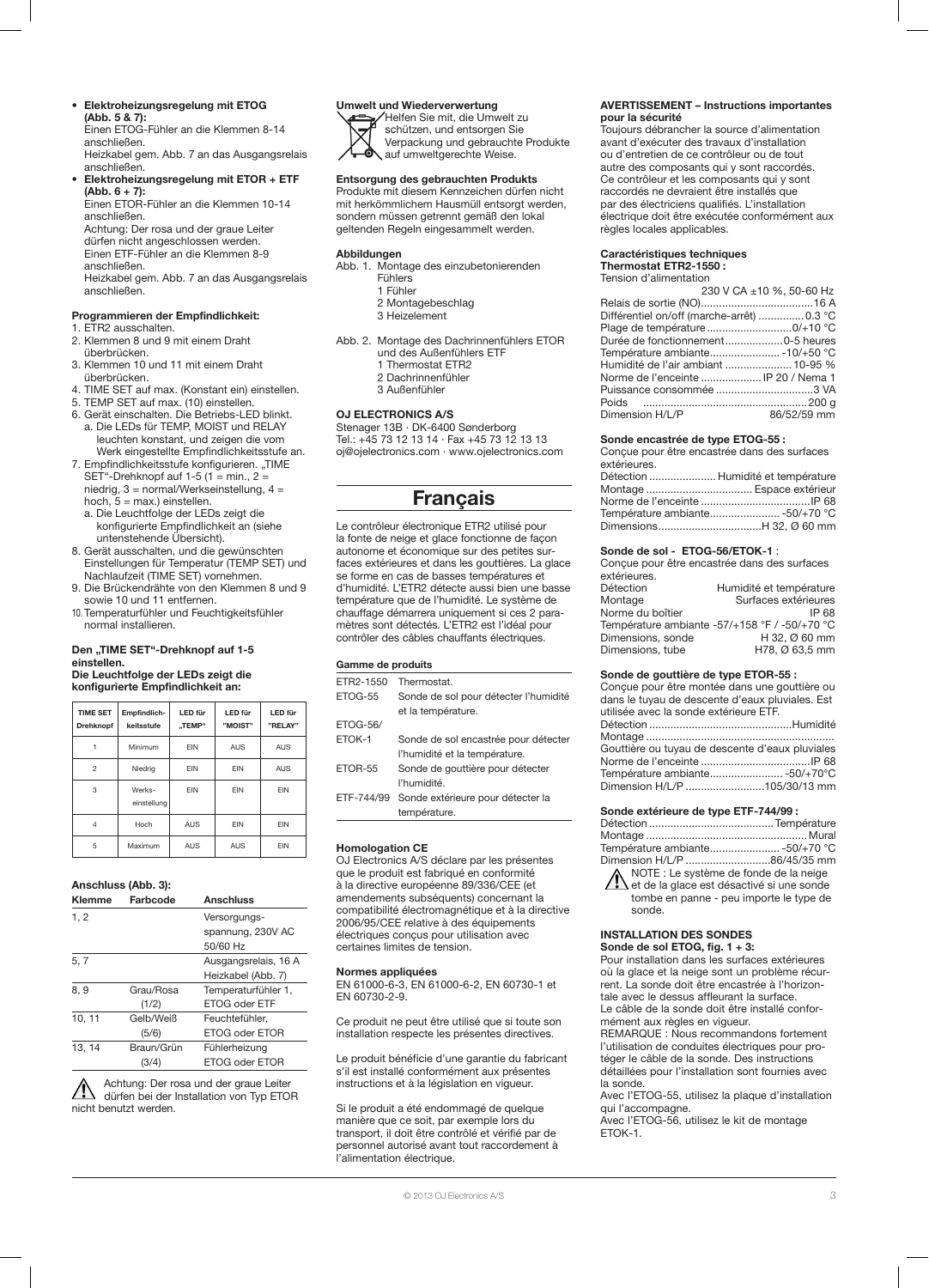REMARQUE : Enlevez la plaque d'installation de l'ETOG-55 avant le démarrage initial.

## Sonde de gouttière ETOR, fig. 2 + 4:

Pour être installée dans une gouttière ou un tuyau de descente d'eaux pluviales du côté ensoleillé du bâtiment. Il est important de s'assurer que les éléments contacts de la sonde font face au flux de l'eau de fonte. Des instructions détaillées pour l'installation sont fournies avec la sonde.

## Sonde d'extérieur ETF, fig. 2 + 4:

Pour une utilisation combinée avec la sonde de gouttière ETOR. Peut être également utilisée séparément pour la détection de la température uniquement. La sonde doit être montée sur le mur, sous l'avant-toit du côté nord du bâtiment.

#### Câbles des sondes

ETOG et ETOR sont fournies avec 10 m de câble qui peut être allongé jusqu'à environ 200 m en utilisant du câble d'installation standard : 6x1.5 mm<sup>2</sup> pour ETOG et 4x1.5 mm<sup>2</sup> pour ETOR. La longueur du câble de la sonde ETF peut être allongé jusqu'à environ 50 m. Les câbles des sondes doivent être installés conformément aux règles en vigueur. Ils ne doivent jamais être installés en parallèle à des câbles de puissance, car de l'interférence électrique peut altérer le signal de la sonde.

#### Installation du thermostat

Le thermostat doit être installé sur Rail-DIN. Raccorder la tension d'alimentation aux bornes 1 et 2. L'installation électrique doit être exécutée conformément aux règles locales applicables.

### Paramètres

L'ETR2 peut être utilisé pour la fonte de la glace et de la neige sur des surfaces extérieures conjointement avec les sondes ETOG ou dans les gouttières/tuyaux de descente d'eaux pluviales conjointement avec les sondes ETOR et ETF.

## • Contrôle de chauffage électrique avec ETOG (fig.  $5 + 7$ ) :

Raccordez 1 sonde ETOG aux bornes 8-14. Raccordez le câble chauffant au relais de sortie comme montré à la fig. 7.

• Contrôle de chauffage électrique avec  $ETOR + ETF$  (fig.  $6 + 7$ ) : Raccordez 1 sonde ETOR aux bornes 10-14.

Notez que les fils rose et gris ne doivent pas être raccordés. Raccordez 1 sonde ETF aux bornes 8 et 9.

Raccordez le câble chauffant au relais de sortie comme montré à la fig. 7.

#### Comment programmer la sensibilité :

- 1. Coupez l'alimentation du ETR2.
- 2. Raccordez un fil entre les bornes 8 et 9.
- 3. Raccordez un fil entre les bornes 10 et 11. 4. Tournez le bouton TIME SET (réglage de
- l'heure) à la position max (marche continue).
- 5. Tournez le bouton TEMP SET (réglage de la température) à la position max (10).
- 6. Brancher l'alimentation. La DEL ON (marche) clignotera. a. Les DEL TEMP, MOIST et RELAY
- (température, humidité et relai) seront allumées en continu indiquant les réglages d'usine pour le niveau de sensibilité.
- 7. Programmez le niveau de sensibilité. Tournez le bouton TIME SET (réglage de l'heure) à 1-5 (1=min, 2=bas, 3=normal/réglage d'usine, 4=élevé, 5=max).
- a. La combinaison de DEL allumées indiquera la sensibilité programmée (voir le tableau plus bas).
- 8. Coupez l'alimentation et ajustez les réglages requis pour la température (TEMP SET) et le délai après marche (TIME SET).
- 9. Enlevez les fils entre les bornes 8 et 9, et 10 et 11.
- 10. Installez les sondes de température et d'humidité de façon normale.

## Tournez le bouton TIME SET (réglage de l'heure) à 1-5.

La combinaison de DEL allumées indiquera la sensibilité programmée :

| <b>TIME SET</b><br>bouton<br>réglage<br>heure | Niveau de<br>sensibilité | DEL de<br>"TEMP" | DEL de<br>"MOIST" | DEL de<br>"RELAY" |
|-----------------------------------------------|--------------------------|------------------|-------------------|-------------------|
|                                               | Minimum                  | Marche           | Arrêt             | Arrêt             |
| 2                                             | Bas                      | Marche           | Marche            | Arrêt             |
| 3                                             | Réglage<br>d'usine       | Marche           | Marche            | Marche            |
| 4                                             | Élevé                    | Arrêt            | Marche            | Marche            |
| 5                                             | Maximum                  | Arrêt            | Arrêt             | Marche            |

## CONNEXIONS (figure 3)

| Bornes Code de couleur Connexions |
|-----------------------------------|
|-----------------------------------|

| 1, 2   |             | Tension d'alimentation,  |
|--------|-------------|--------------------------|
|        |             | 230 V CA 50/60 Hz        |
| 5, 7   |             | Relais de sortie,        |
|        |             | 16 A                     |
|        |             | Câble chauffant (fig. 7) |
| 8, 9   | gris/rose   | Sonde de température 1   |
|        | (1/2)       | ETOG ou ETF              |
| 10, 11 | jaune/blanc | Sonde d'humidité,        |
|        | (5/6)       | ETOG ou ETOR             |
| 13.14  | brun/vert   | Chauffage de sonde,      |
|        | (3/4)       | ETOG ou ETOR             |

Ayez conscience que l'absence d'un contrôle d'humidité entrainera une forte consommation d'énergie et donc des coûts importants.

## Protection de l'environnement et recyclage

Aidez à la protection de l'environnement en jetant l'emballage et les produits superflus de façon responsable.

## Mise au rebut de produits

Les produits marqués de ce symbole ne doivent pas être rebutés avec les déchets domestiques, mais doivent être livrés à un centre de collecte de rebus en conformité avec les règlements locaux en vigueur.

#### Schémas

- Fig. 1. Installation de la sonde encastrée
	- 1 Sonde 2 Plaque d'installation
	- 3 Élément chauffant
- Fig. 2. Installation de la sonde de gouttière
- ETOR et de la sonde extérieure ETF
	- 1 Thermostat ETR2
	- 2 Sonde de gouttière
	- 3 Sonde extérieure

#### OJ ELECTRONICS A/S

Stenager 13B · DK-6400 Sønderborg Tél. : +45 73 12 13 14 · Fax +45 73 12 13 13 oj@ojelectronics.com · www.ojelectronics.com

## Русский

Термостат типа ЕТR2 представляет собой экономичный электронный контроллер для систем снеготаяния, установленных на открытых площадках и в водостоках. Как правило, лед образуется при низкой температуре и наличии влаги. ЕТR2 регистрирует как температуру, так и влажность и система снеготаяния обычно

включается только при наличии снега или льда. ЕТR2 применяется для управления системами электрического кабельного обогрева.

#### Ассортимент продукции

| ETR2-1550       | Термостат.                   |
|-----------------|------------------------------|
| ETOG-55         | Датчик влажности и           |
|                 | температуры для грунта.      |
| ETOR-55         | Датчик влажности для         |
|                 | водостоков.                  |
| <b>ETOG-56/</b> |                              |
| ETOK-1          | Датчик температуры и         |
|                 | влажности для грунта.        |
| ETF-744/99      | Наружный датчик температуры. |
|                 |                              |

#### Маркировка CE

Компания OJ Electronics A/S подтверждает, что устройство произведено в соответствии с Директивой Совета 89/336/EEC по электромагнитной совместимости (с последующими изменениями) и Директивой Совета 2006/95/EEC для электрооборудования, используемого в определенном диапазоне напряжения.

#### Примененные стандарты

EN 61000-6-3, EN 61000-6-2, EN 60730-1 и EN 60730-2-9.

Изделие может использоваться только в том случае, если вся система соответствует действующим правилам по использованию электрооборудования.

Гарантия завода-изготовителя на изделие распространяется только в том случае, если его установка произведена в соответствии с данной инструкцией по эксплуатации и действующими правилами по установке электрооборудования.

Если изделие было каким-то образом повреждено, например, в процессе транспортировки, то перед монтажом и подключением оно должно быть проверено квалифицированным персоналом.

#### ПРЕДУПРЕЖДЕНИЕ - Важные меры безопасности.

Всегда отключайте питание перед производством любых работ с устройством, связанных с монтажом, настройкой или подключением к нему любых компонентов. Все работы по подключению устройства и его компонентов должны проводиться только квалифицированным персоналом. Монтаж должен производиться в соответствии с действующими правилами по установке электрооборудования.

#### ТЕХНИЧЕСКИЕ ХАРАКТЕРИСТИКИ Термостат ETR2-1550:

| Напряжение  ~230 В ±10 %, 50-60 Гц       |
|------------------------------------------|
|                                          |
| Перепад температур, активирующий         |
| включение/выключение нагрева  0.3 °С     |
| Диапазон температур0/+10 °С              |
| Устанавливаемое время работы             |
| в ручном режиме 0-5 часов                |
| Температура окружающей среды. -10/+50 °С |
| Влажность окружающей среды  10-95 %      |
| Класс защиты корпуса IP 20 / Nema 1      |
|                                          |
|                                          |
| Размеры В/Ш/Т86/52/59 мм                 |
|                                          |

## Датчик для грунта типа ETOG-55:

Предназначен для установки на открытых площадках. Регистрируемые параметры.......Влажность и температура Расположение.........................Вне помещений Класс защиты корпуса.............................IP 68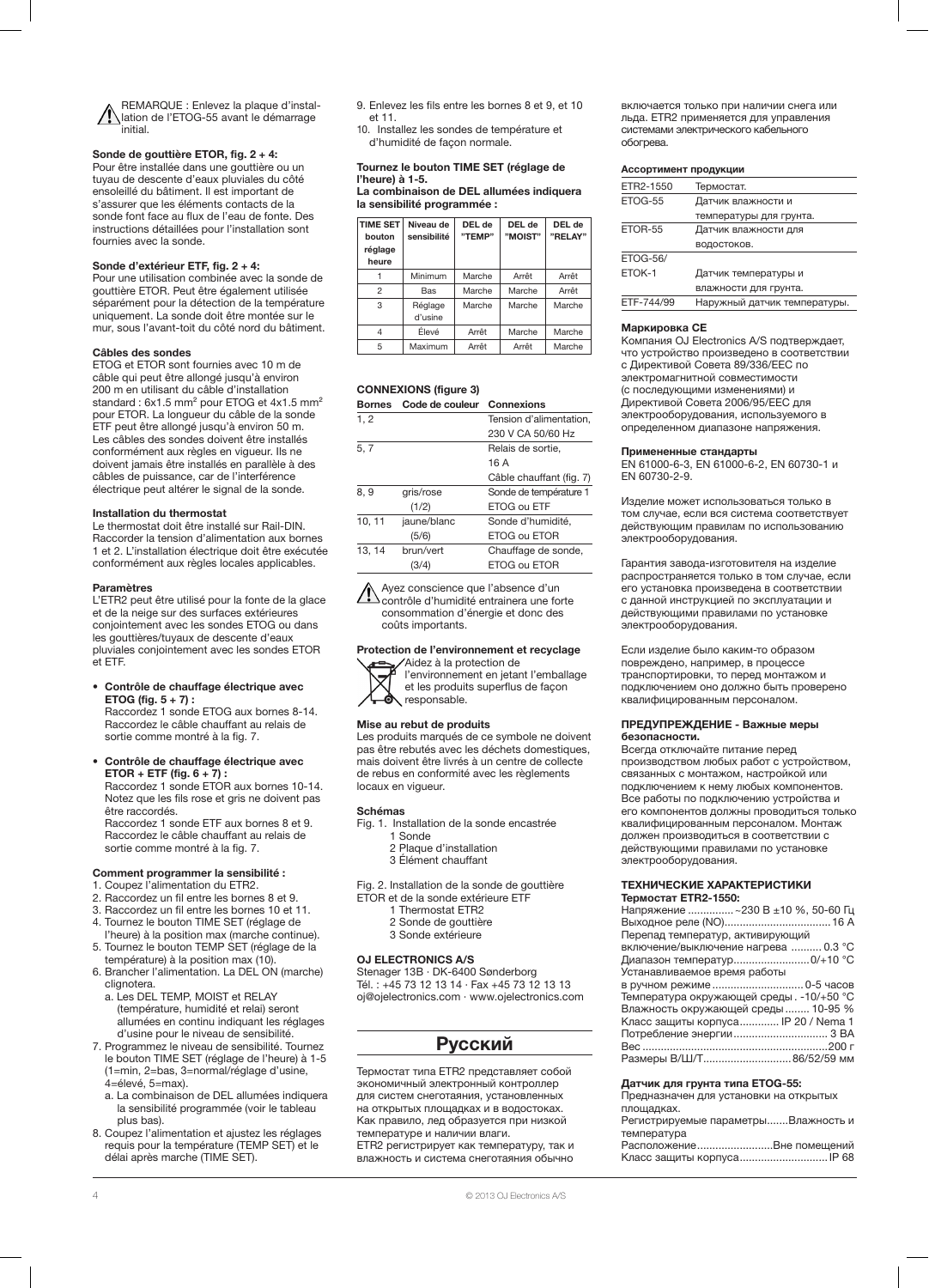Температура окружающей среды . -50/+70 °C Размеры .......................................H32, Ø60 мм

Датчик для грунта - ETOG-56/ETOK-1:

Предназначен для установки на открытых поверхностях.

Регистрирует..........Влажность и температуру Монтаж…. ....................... Открытые площадки Класс защиты корпуса...... Температура окружающей

среды ..........................-57/+158°F /-50/+70°C Размеры, датчик...........................H32, Ø60 мм Размеры, трубка........................H78, Ø63.5 мм

## Датчик для водостоков типа ETOR-55:

Предназначен для установки в желобах и водостоках. Используется совместно с наружным датчиком температуры типа ETF. Регистрируемый параметр ............Влажность Расположение................ Желоб или водосток Класс защиты корпуса.............................IP 68 Температура окружающей среды . -50/+70 °C Размеры В/Ш/Т...........................105/30/13 мм

#### Наружный датчик температуры типа ETF-744/99:

Регистрируемый параметр .........Температура Расположение.................................... На стене Температура окружающей среды . -50/+70 °C Размеры В/Ш/Т.............................86/45/35 мм

ПРИМЕЧАНИЕ: Система снеготаяния отключается в случае неисправности датчика, независимо от типа датчика.

## УСТАНОВКА ДАТЧИКА

Датчик для грунта ETOG, рис. 1 + 3: Устанавливается на открытых площадях, где снег и лед являются регулярной проблемой. Датчик должен быть установлен горизонтально заподлицо с окружающей поверхностью.

Кабель датчика должен быть установлен в соответствии с действующими правилами. ПРИМЕЧАНИЕ: Мы настоятельно

рекомендуем использовать изолированную трубку для защиты кабеля датчика. Подробная инструкция по установке

поставляется вместе с датчиком.

С датчиком ETOG-55 используйте

прилагаемую установочную пластину.

С датчиком ETOG-56 используйте прилагаемый комплект для установки ETOK-1. ПРИМЕЧАНИЕ: Перед первым

включением системы удалите установочную пластину с датчика ETOG-55.

## Датчик для водостоков ETOR, рис. 2 + 4:

Устанавливается в желобе или водостоке на солнечной стороне здания. Чувствительные элементы датчика располагают по направлению тока талой воды. Вместе с датчиком поставляется подробная инструкция по его установке.

#### Наружный датчик температуры ETF, рис. 2 + 4:

.<br>Устанавливается в комбинации с датчиком для водостоков ETOR, но может устанавливаться отдельно, как датчик температуры. Монтируется под свесами крыши на северной стороне здания.

## Кабели датчика:

В комплект поставки датчиков ETOG и ETOR входит 10 м кабель, который можно наращивать до 200 м, используя обычный установочный кабель 6x1.5 мм<sup>2</sup> для ETOG и 4x1.5 мм<sup>2</sup> для ETOR. Кабель датчика ETF может быть удлинен до 50 м. Кабели датчиков должны устанавливаться в соответствии с действующими правилами. Не допускается прокладывать кабели датчиков параллельно с силовыми кабелями, т.к. они могут индуцировать ложные сигналы и тем самым нарушать нормальную работу

термостата.

#### Установка термостата

Термостат монтируется на DIN-шину в распределительном щитке. Питание подключается к клеммам 1 и 2. Установка и подключение должны производиться в соответствии с действующими правилами.

#### Подключение:

Термостат ETR2 может использоваться для снеготаяния и предотвращения обледенения на открытых площадках при подключении датчиков ETOG или в желобах/водостоках при подключении датчиков ETOR и ETF.

- Управление электрообогревом с датчиком ETOG (рис. 5 + 7): Подключите 1 датчик ETOG к клеммам 8-14. Подключите нагревательный кабель к выходному реле, как показано на рис. 7.
- Управление электрообогревом с датчиками ETOR + ETF (рис. 6 + 7): .<br>Подключите 1 датчик ETOR к клеммам 10-14. Обратите внимание, что розовый и серый провода не должны подключаться. Подключите 1 датчик ETF к клеммам 8 и 9. Подключите нагревательный кабель к выходному реле, как показано на рис. 7.

#### Порядок изменения уровня чувствительности:

- 1. Снимите питание с ETR2.
- 2. Поставьте перемычку на клеммы 8 и 9.<br>3. Поставьте перемычку на клеммы 10 и 1
- 3. Поставьте перемычку на клеммы 10 и 11.
- 4. Установите кнопку TIME SET на максимальное значение (Constant on)
- **SET HE AND THE SET HE ARE SET HAND SET HAND SET HAT A SET HAT A SET HAT A SET HAND SET HAT A SET HAND SET HAND SET HAND SET HAND SET HAND SET HAND SET HAND SET HAND SET HAND SET HAND SET HAND SET HAND SET HAND SET HAND S** максимальное значение (10)
- 6. Подайте питание на ETR2. Светодиод ON будет мигать.
	- a. Светодиоды TEMP, MOIST и RELAY будут постоянно гореть в соответствии с заводскими установками уровня чувствительности влажности.
- 7. Установите необходимый уровень чувствительности влажности.
- Установите кнопку TIME SET на значение 1-5 (1=минимальный, 2=низкий, 3=нормальный/заводская установка,
	- 4=высокий, 5=максимальный).
- a. Комбинация индикации светодиодов укажет установленный уровень чувствительности (см. таблицу ниже).
- 8. Снимите питание и установите необходимые установки температуры кнопкой (TEMP SET) и времени принудительного нагрева кнопкой (TIME SET).
- 9. Удалите перемычки с клемм 8-9 и 10-11. 10. Подключите датчики температуры и влажности в штатном режиме.

#### Установите кнопку TIME SET на значение 1 – 5. Комбинация индикации светодиодов покажет установленный уровень чувствительности:

| Кнопка<br><b>TIME</b><br><b>SET</b> | Уровень<br>чувствительности | <b>Светодиод Светодиод Светодиод</b><br>"TEMP" | "MOIST" | "RELAY"    |
|-------------------------------------|-----------------------------|------------------------------------------------|---------|------------|
|                                     | Минимальный                 | <b>ВКЛ</b>                                     | ВЫКЛ    | ВЫКЛ       |
| $\overline{c}$                      | Низкий                      | <b>ВКЛ</b>                                     | BКЛ     | ВЫКЛ       |
| 3                                   | Заводская<br>установка      | <b>ВКЛ</b>                                     | BКЛ     | <b>ВКЛ</b> |
| 4                                   | Высокий                     | ВЫКЛ                                           | BКЛ     | BКЛ        |
| 5                                   | Максимальный                | ВЫКЛ                                           | ВЫКЛ    | BКЛ        |

#### Подключение (pис 3) Клеммы Цвет проводов Что

|        |                                   | подключается                      |
|--------|-----------------------------------|-----------------------------------|
| 1, 2   |                                   | Питание ~230 В,<br>50/60 Гц       |
| 5, 7   |                                   | Выходное реле,<br>16A             |
|        |                                   | Нагревательный<br>кабель (рис. 7) |
| 8, 9   | серый/розовый                     | 1 датчик                          |
|        | (1/2)                             | температуры,                      |
|        |                                   | <b>ETOG или ETF</b>               |
| 10, 11 | желтый/белый                      | Датчик влажности,                 |
|        | (5/6)                             | <b>ETOG или ETOR</b>              |
| 13.14  | коричневый/зеленый Нагревательный |                                   |
|        | (3/4)                             | элемент. ETOG или<br><b>ETOR</b>  |

Обратите внимание, что с датчиком ETOR розовый и серый провода не подключаются.

## Защита окружающей среды и утилизация



Помогите нам защитить окружающую среду, утилизируя упаковку и ненужную продукцию в соответствии с действующими правилами.

#### Утилизация отходов

Отходы, имеющие данный символ не допускается размещать вместе с бытовым мусором. Они должны доставляться в специализированные центры утилизации в соответствии с действующими правилами.

#### Рисунки

Рис. 1. Установка датчика для грунта

- 1. Датчик
- 2. Установочная пластина
- 3. Нагревательный элемент

Рис. 2. Установка датчика для водостоков ETOR и наружного датчика температуры ETF

- 1. Термостат ETR2
- 2. Датчик для водостоков
- 3. Наружный датчик температуры

## OJ ELECTRONICS A/S

Stenager 13B · DK-6400 Sønderborg Tel.: +45 73 12 13 14 · Fax +45 73 12 13 13 oj@ojelectronics.com · www.ojelectronics.com

## Polski

ETR2 to elektroniczny termostat, który umożliwia ekonomiczne usuwanie śniegu i lodu z rynien dachowych i powierzchni gruntowych poprzez jego roztapianie. Połączenie niskiej temperatury i wilgoci powoduje tworzenie się lodu. ETR2 mierzy temperaturę oraz wilgotność i uruchamia system rozpuszczania śniegu i lodu tylko w razie wykrycia jego obecności. ETR2 nadaje się do sterowania działaniem elektrycznych przewodów grzewczych.

| Asortyment produktów |                                   |
|----------------------|-----------------------------------|
| FTR2-1550            | Termostat                         |
| <b>FTOG-55</b>       | Czujnik gruntowy i wilgotności do |
|                      | osadzania w podłożu.              |
| <b>ETOG-56/</b>      |                                   |
| FTOK-1               | Gruntowy czujnik temperatury i    |
|                      | wilgotności do osadzania w podło- |
|                      | żu                                |
| <b>FTOR-55</b>       | Rynnowy czujnik wilgotności.      |
| ETF-744/99           | Zewnętrzny czujnik temperatury.   |

## OZNACZENIE CE

OJ Electronics A/S niniejszym zaświadcza, że wyrób spełnia wymogi Dyrektywy Rady 89/336/ WE w sprawie kompatybilności elektroma-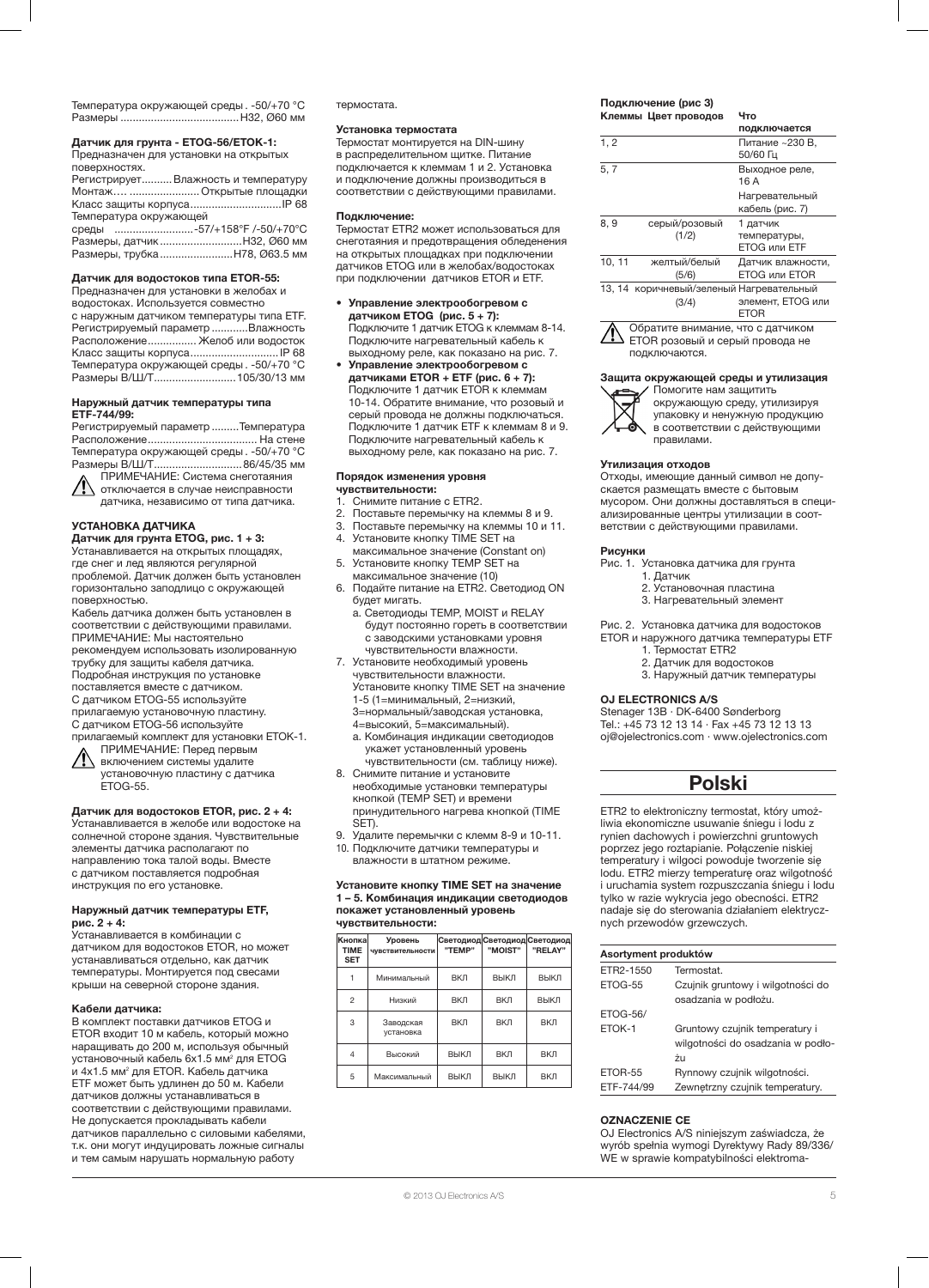gnetycznej (z późniejszymi zmianami) oraz Dyrektywy Rady 2006/95/WE w sprawie sprzętu elektrycznego przewidzianego do stosowania w określonych granicach napięcia.

#### Zastosowane normy

EN 61000-6-3, EN 61000-6-2, EN 60730-1 i EN 60730-2-9.

Wyrób może być stosowany wyłącznie wtedy, gdy cała instalacja spełnia warunki obowiązujących dyrektyw.

Gwarancja producenta obowiązuje pod warunkiem zainstalowania wyrobu w sposób zgodny z niniejszą instrukcją oraz aktualnymi przepisami.

Jeśli produkt uległ jakiemukolwiek uszkodzeniu, np. w czasie transportu, musi przed podłączeniem zasilania zostać sprawdzony przez upoważniony do tego personel.

#### UWAGA – Ważne wskazówki dotyczące bezpieczeństwa.

Przed przystąpieniem do prac montażowych lub konserwacyjnych należy zawsze odłączyć zasilanie urządzenia i wszystkich podłączonych do niego elementów instalacji. Urządzenie (kontroler) i wszelkie połączone z nim elementy mogą być instalowane wyłącznie przez uprawnionych elektryków. Instalacja elektryczna musi spełniać wymogi obowiązującego prawa.

## DANE TECHNICZNE

| Termostat ETR2-1550:                          |  |
|-----------------------------------------------|--|
| Napiecie zasilające .230 V AC ±10 %, 50-60 Hz |  |
|                                               |  |
|                                               |  |
| Różnica włącz./wyłącz. 0/+10 °C               |  |
| Ządany czas ogrzewania0-5 godzin              |  |
| Temperatura otoczenia  - 10/+50 °C            |  |
| Wilgotność powietrza w otoczeniu  10-95 %     |  |
|                                               |  |
|                                               |  |
|                                               |  |
| Wymiary (wys./szer./qłeb.) 86/52/59 mm        |  |

#### Czujnik typu ETOG-55 do osadzania w podłożu:

| Przeznaczony do osadzania w podłożu na |                                  |
|----------------------------------------|----------------------------------|
| powierzchniach zewnetrznych.           |                                  |
|                                        | Mierzy Wilgotność i temperature  |
|                                        |                                  |
|                                        |                                  |
|                                        | Temperatura otoczenia -50/+70 °C |
|                                        | WymiaryWys. 32, Ø60 mm           |

## Czujnik gruntowy typu ETOG-56/ETOK-1:

Przeznaczony do osadzania w podłożu na powierzchniach zewnętrznych. Mierzone wielkości .....Wilgotność i temperatura Montaż ........................................... Na zewnątrz Klasa szczelności obudowy ........................IP 68 Temperatura otoczenia ..-57/+158°F /-50/+70°C Wymiary czujnika .................Wys. 32, Ø 60 mm Wymiary rurki osłonowej ...Wys. 78, Ø 63,5 mm

## Czujnik rynnowy typu ETOR-55:

Przeznaczony do montażu w rynnach dachowych i rurach spustowych. Stosowany razem z czujnikiem zewnętrznym typu ETF.<br>Mierzy Mierzy .............................................Wilgotność

|  | Montaż  W rynnach dachowych             |
|--|-----------------------------------------|
|  | i rurach spustowych                     |
|  |                                         |
|  | Temperatura otoczenia -50/+70 °C        |
|  | Wymiary (wys./szer./głęb.) 105/30/13 mm |

#### Czujnik zewnętrzny typu ETF-744/99:

| Montaż  Do powierzchni ścian           |  |
|----------------------------------------|--|
| Temperatura otoczenia -50/+70 °C       |  |
| Wymiary (wys./szer./głęb.) 86/45/35 mm |  |

UWAGA: Wystąpienie błędu czujnika –  $\Delta$  niezależnie od jego typu – powoduje wyłączenie systemu przeciwoblodzeniowego.

#### MONTAŻ CZUJNIKÓW Czujnik gruntowy typu ETOG do osadzania

## w podłożu, rys.  $1 + 3$ :

Przeznaczony do montażu na zewnątrz, w miejscach, w których występowanie śniegu i lodu regularnie powoduje problemy. Powinien być zagłębiony w pozycji poziomej w taki sposób, aby jego górna powierzchnia była równa z powierzchnią podłoża.

Przewód czujnika należy zainstalować zgodnie z wymogami obowiązującego prawa. UWAGA: Zalecamy poprowadzenie przewodu w ochronnej rurce. Szczegółowa instrukcja montażu jest dołączona do czujnika. W przypadku czujnika typu ETOG-55, należy

wykorzystać dołączoną płytkę instalacyjną. W przypadku czujnika typu ETOG-56, należy wykorzystać zestaw montażowy ETOK-1. UWAGA: Przed pierwszym uruchomie-

niem czujnika ETOG-55 płytkę instalacyjną należy zdemontować.

## Czujnik rynnowy ETOR, rys. 2 + 4:

Przeznaczony do montażu w rynnie dachowej lub rurze spustowej po słonecznej stronie budynku. Ważne jest takie umieszczenie elementów kontaktowych czujnika, by stykały się one ze spływającą wodą z rozpuszczonego śniegu i lodu. Szczegółowa instrukcja montażu jest dołączona do czujnika.

## Czujnik zewnętrzny ETF, rys. 2 + 4:

Przeznaczony do łącznego stosowania z czujnikiem rynnowym ETOR. Może również być używany samodzielnie, do pomiaru samej temperatury. Czujnik należy montować pod okapem dachu od północnej strony budynku.

## Przewody czujników:

Czujniki ETOG i ETOR są dostarczane z 10-metrowym przewodem, który można przedłużyć do ok. 200 m stosując standardowy przewód instalacyjny: 6x1,5 mm² dla ETOG i 4x1,5 mm² dla ETOR. Przewód czujnika ETF może mieć długość do ok. 50 m. Przewody czujników winny być zainstalowane zgodnie z wymogami obowiązującego prawa. W żadnym wypadku nie mogą być poprowadzone równoległe do przewodów elektrycznych, gdyż interferencja elektryczna mogłaby zakłócać sygnał czujnika.

#### Montaż termostatu

Termostat powinien być zamontowany na szynie DIN na zaaprobowanym panelu. Zasilanie należy podłączyć do zacisków 1 i 2. Instalacja elektryczna musi spełniać wymogi obowiązującego prawa.

#### Ustawienia:

ETR2 można zaprogramować na usuwanie śniegu i lodu z powierzchni zewnętrznych – z czujnikami ETOG lub z rynien dachowych/rur spustowych – z czujnikami ETOR i ETF.

#### • Sterowanie elektrycznym układem grzewczym za pomocą czujnika ETOG (rys. 5+7):

Podłączyć 1 czujnik ETOG do zacisków 8-14. Podłączyć przewód grzewczy do przekaźnika wyjściowego w sposób pokazany na rys. 7.

• Sterowanie elektrycznym układem grzewczym za pomocą czujników ETOR + ETF (rys. 6 + 7):

Podłączyć 1 czujnik ETOR do zacisków 10-14. Przewody różowy i szary powinny pozostać niepodłączone.

Podłączyć 1 czujnik ETF do zacisków 8 i 9. Podłączyć przewód grzewczy do przekaźnika wyjściowego w sposób pokazany na rys. 7.

## Programowanie czułości:

1. Wyłączyć zasilanie ETR2. 2. Połączyć przewodem zaciski 8 i 9.

- 3. Połączyć przewodem zaciski 10 i 11.
- 4. Ustawić pokrętło TIME SET w pozycji maksymalnej (constantly on).
- 5. Ustawić pokrętło TEMP SET w pozycji maksymalnej (10).
- 6. Włączyć zasilanie. Dioda ON zacznie migać. a. Diody TEMP, MOIST i RELAY będą świecić światłem ciągłym, wskazując ustawienie fabryczne poziomu czułości.
- 7. Zaprogramować poziom czułości. Ustawić pokrętło TIME SET w pozycji od 1 do 5 (1=minimalny, 2=niski, 3=normalny/ ustawienie fabryczne, 4=wysoki, 5=maksymalny).
	- a. Kombinacja diod będzie wskazywać zaprogramowaną czułość (zgodnie z poniższą tabelą).
- 8. Wyłączyć zasilanie i ustawić żądaną temperaturę (TEMP SET) oraz czas ogrzewania po usunięciu lodu (TIME SET).
- 9. Zdemontować przewody łączące zaciski 8 i 9 oraz 10 i 11.
- 10. Zamontować czujniki temperatury i wilgotności w zwykły sposób.

#### Ustawić pokrętło TIME SET w pozycji od 1 do 5. Kombinacja diod będzie wskazywać zaprogramowany poziom czułości:

| Pokretło<br><b>TIME</b><br><b>SET</b> | Poziom<br>czułości      | Dioda<br>TEMP" | Dioda<br>"MOIST" | <b>Dioda</b><br>"RELAY" |
|---------------------------------------|-------------------------|----------------|------------------|-------------------------|
|                                       | Minimalny               | Właczona       | WYŁ.             | WYŁ.                    |
| $\overline{2}$                        | Niski                   | Właczona       | Właczona         | WYŁ.                    |
| 3                                     | Ustawienie<br>fabryczne | Właczona       | Właczona         | Włączona                |
| 4                                     | Wysoki                  | WYŁ.           | Właczona         | Włączona                |
| 5                                     | Maksymalny              | WYŁ.           | WYŁ.             | Właczona                |

## Oprzewodowanie (rys. 3): Zacisk Oznaczenie Oprzewodowanie

|       | kolorystyczne |                                           |
|-------|---------------|-------------------------------------------|
| 1, 2  |               | Napiecie zasilające,<br>230 V AC 50/60 Hz |
| 5, 7  |               | Przekaźnik wyjściowy,<br>16 A             |
|       |               | Przewód grzewczy (rys.7)                  |
| 8, 9  | szary/różowy  | Czujnik temperatury 1,                    |
|       | (1/2)         | ETOG lub ETF                              |
| 10.11 | żółty/biały   | Czujnik wilgotności,                      |
|       | (5/6)         | <b>ETOG lub ETOR</b>                      |
| 13.14 |               | brazowy/zielony Ogrzewanie czujnika,      |
|       | (3/4)         | <b>ETOG lub ETOR</b>                      |
|       |               | Przewody czujnika ETOR w kolorze różo-    |

wym i szarym muszą pozostać niepodłączone.

#### Ochrona środowiska i utylizacja



Pomóż chronić środowisko, utylizując opakowanie oraz wyrób w odpowiedzialny sposób.

## Utylizacja wyrobu

Produkty oznaczone tym symbolem nie nadają się do utylizacji razem z odpadami z gospodarstwa domowego. Należy je przekazywać do punktów odbioru odpadów zgodnie z obowiązującymi lokalnymi przepisami.

#### Rysunki

- Rys. 1.Montaż czujnika osadzanego w podłożu 1 Czujnik
	- 2 Płytka instalacyjna
	- 3 Element grzewczy
	-

Rys. 2.Montaż czujnika rynnowego ETOR i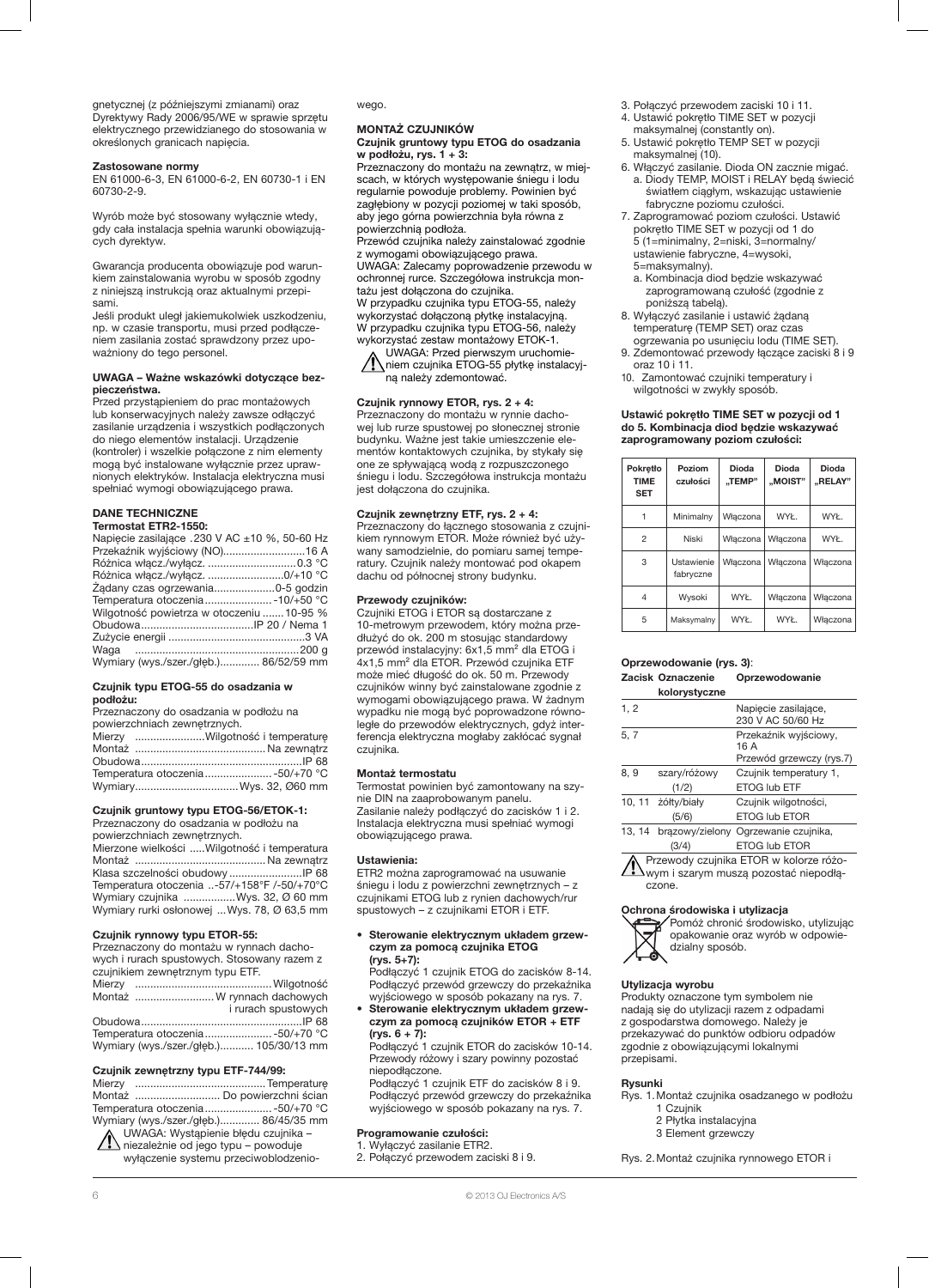- zewnętrznego ETF
- 1 Termostat ETR2
- 2 Czujnik rynnowy 3 Czujnik zewnętrzny
- OJ ELECTRONICS A/S

Stenager 13B · DK-6400 Sønderborg Tel.: +45 73 12 13 14 · Fax +45 73 12 13 13 oj@ojelectronics.com · www.ojelectronics.com

## Italiano

Il modello ETR2 è un termostato elettronico che consente una liquefazione economica di ghiaccio e neve in zone esterne e grondaie. La formazione del ghiaccio è dovuta a una combinazione di basse temperature e di umidità. ETR2 rileva la temperatura e l'umidità, e il sistema di liquefazione della neve verrà generalmente attivato soltanto in presenza di neve o ghiaccio. ETO2 è ideale per il controllo di cavi riscaldanti elettrici.

## Gamma di prodotti

| FTR2-1550       | Termostato.                            |  |
|-----------------|----------------------------------------|--|
| ETOG-55         | Sensore da terreno per la rilevazione  |  |
|                 | di temperatura e umidità.              |  |
| <b>ETOG-56/</b> |                                        |  |
| ETOK-1          | Sensore incorporato nel terreno per la |  |
|                 | rilevazione di umidità e temperatura.  |  |
| ETOR-55         | Sensore a grondaia per la rilevazione  |  |
|                 | dell'umidità                           |  |
| FTF-744/99      | Sensore da esterni per la rilevazione  |  |
|                 | della temperatura.                     |  |
|                 |                                        |  |

### Contrassegno CE

Con la presente, OJ Electronics A/S dichiara che il prodotto è realizzato in conformità alla Direttiva del Consiglio 89/336/CEE relativa alla compatibilità elettromagnetica (e successivi emendamenti) nonché la Direttiva del Consiglio 2006/95/CEE concernente il materiale elettrico destinato ad essere adoperato entro taluni limiti di tensione.

## Standard applicati

EN 61000-6-3, EN 61000-6-2, EN 60730-1 e EN 60730-2-9.

L'uso del prodotto è consentito solo se l'intera installazione è conforme alle direttive vigenti.

Il prodotto usufruisce della garanzia del fabbricante solo se è stato installato in conformità alle presenti istruzioni e alle norme vigenti.

Nel caso in cui il prodotto abbia subito danni di qualsiasi genere, ad esempio durante il trasporto, prima di essere collegato all'alimentazione elettrica dovrà essere ispezionato e controllato da personale autorizzato.

## ATTENZIONE - Importanti istruzioni relative alla sicurezza

Prima di iniziare i lavori di installazione o di manutenzione di questa unità di controllo o di qualsiasi componente ad essa collegato, disinserire sempre l'alimentazione elettrica. L'installazione di questa unità di controllo e dei componenti ad essa collegati deve essere effettuata esclusivamente da un elettricista qualificato. L'installazione elettrica deve essere eseguita in conformità alle norme locali vigenti.

## SPECIFICHE TECNICHE

| Termostato ETR2-1550:                  |                        |
|----------------------------------------|------------------------|
| Tensione di alimentazione              | 230 V c.a. $\pm$ 10 %. |
|                                        | 50-60 Hz               |
| Relè uscita (normalmente aperto): 16 A |                        |

| Umidità aria ambiente  10-95 %<br>Scatola di protezione IP 20 / Nema 1 |  |
|------------------------------------------------------------------------|--|
|                                                                        |  |
| Dimensioni Alt./Largh./Prof.  86/52/59 mm                              |  |

#### Sensore integrato modello ETOG-55:

| Progettato per essere integrato in zone esterne. |  |
|--------------------------------------------------|--|
| Rivelazione  Umidità e temperatura               |  |
|                                                  |  |
|                                                  |  |
| Temperatura ambiente50/+70 °C                    |  |
|                                                  |  |

## Sensore da terreno - ETOG-56/ETOK-1:

| Progettato per essere incorporato in superfici |                                               |
|------------------------------------------------|-----------------------------------------------|
| esterne.                                       |                                               |
|                                                | Rivelazione  Di umidità e temperatura         |
|                                                |                                               |
|                                                |                                               |
|                                                | Temperatura ambiente -57/+158 °F / -50/+70 °C |
|                                                | Dimensioni, sensore Alt.32, Ø60 mm            |
|                                                |                                               |

Dimensioni, tubo ....................Alt.78, Ø63,5 mm

#### Sensore a grondaia modello ETOR-55:

Progettato per essere montato in grondaie o canali di discesa. Viene utilizzato insieme al sensore per esterni modello ETF. Rivelazione ...................................................Umidità Montaggio ............ Grondaia o canale di discesa Scatola di protezione...................................IP 68 Temperatura ambiente.......................-50/+70 °C Dimensioni Alt./Largh./Prof. ........ 105/30/13 mm

## Sensore per esterni modello ETF-744/99:

Rivelazione ......................................Temperatura Montaggio .................................................Parete Temperatura ambiente.......................-50/+70 °C Dimensioni Alt./Largh./Prof. .......... 86/45/35 mm NOTA BENE: Il sistema di liquefazione di

neve e ghiaccio viene disattivato in caso di mancato funzionamento del sensore, di qualunque tipo esso sia.

#### INSTALLAZIONE DEL SENSORE Sensore da terreno ETOG, fig. 1 + 3:

Per installazione in zone esterne dove si verificano spesso problemi di neve e ghiaccio. Il sensore deve essere incorporato orizzontalmente con la parte superiore a livello dell'ambiente circostante. Il cavo del sensore deve essere installato in conformità alle norme vigenti.

NOTA BENE: Raccomandiamo vivamente di utilizzare guaine per cavi per proteggere il cavo del sensore. Per istruzioni più dettagliate in merito all'installazione si rimanda alla documentazione del sensore.

Con il modello ETOG-55, utilizzare la piastra di installazione fornita. Con il modello ETOG-56, utilizzare il kit di

montaggio ETOK-1.

NOTA BENE: Prima dell'avvio iniziale, togliere la piastra di installazione da ETOG-55.

### Sensore a grondaia ETOR, fig. 2 + 4 Per installazione in una grondaia o in un canale di discesa sul lato soleggiato dell'edificio.

È importante assicurarsi che gli elementi di contatto del sensore siano rivolti in senso contrario al flusso dell'acqua di scolo. Per istruzioni più dettagliate relative all'installazione si rimanda alla documentazione del sensore.

## Sensore per esterni ETF, fig. 2 + 4:

Si usa insieme al sensore a grondaia ETOR. Può anche essere utilizzato separatamente per la rilevazione della sola temperatura. Il sensore deve essere montato sulla parete sotto alle grondaie sul lato nord della costruzione.

#### Cavi per sensore

I sensori ETOG e ETOR vengono forniti con 10 m di cavo, che possono essere prolungati fino a circa 200 m utilizzando del normale cavo per installazioni: 6x1,5 mm² per il modello ETOG e 4x1,5 mm² per il modello ETOR. Il cavo del modello ETF può avere una lunghezza massima di circa 50 m. I cavi del sensore devono essere installati in conformità alle norme vigenti. Non devono essere mai installati tenendoli paralleli a cavi di corrente elettrica, in quanto le interferenze potrebbero distorcere il segnale del sensore.

#### Installazione del termostato

Il termostato deve essere montato su binario DIN in un pannello omologato.

Collegare la tensione di alimentazione ai terminali 1 e 2. L'installazione elettrica deve essere eseguita in conformità alle norme locali vigenti.

#### Impostazione

Il controller ETR2 può essere impostato per la liquefazione di ghiaccio e neve in zone esterne con i sensori ETOG, oppure in grondaie/canali di discesa con i sensori ETOR e ETF.

• Controllo del riscaldamento elettrico con ETOG (fig.  $5 + 7$ ): Collegare 1 sensore ETOG ai terminali 8-14.

Collegare il cavo di riscaldamento al relè di uscita come mostrato in fig. 7.

• Controllo del riscaldamento elettrico con ETOR + ETF (fig.  $6 + 7$ ): Collegare 1 sensore ETOR ai terminali 10-14. Si tenga presente che il filo rosa e quello grigio non devono essere collegati.

Collegare 1 sensore ETF ai terminali 8 e 9. Collegare il cavo di riscaldamento al relè di uscita come mostrato in fig. 7.

## Come programmare la sensibilità:

- 1. Togliere l'alimentazione elettrica al controller ETR2.
- 2. Collegare il terminale 8 al terminale 9 con un filo elettrico.
- 3. Collegare il terminale 10 al terminale 11 con un filo elettrico.
- 4. Portare TIME SET al massimo (attivo in modo costante).
- 5. Portare TEMP SET al massimo (10).
- 6. Ripristinare l'alimentazione elettrica. Il LED di "acceso" (ON) lampeggia.
	- a. I LED di TEMP, MOIST e RELAY si accenderanno in modo costante per indicare le impostazioni di fabbrica del livello della sensibilità.
- 7. Programmare il livello della sensibilità. Portare il controllo TIME SET in una delle posizioni da 1 a 5 (1=minimo, 2=basso, 3=normale/ impostazioni di fabbrica, 4=alto, 5=massimo).
	- a. La combinazione dei LED indicherà il livello di sensibilità programmato (vedi matrice più sotto).
- 8. Togliere l'alimentazione elettrica e programmare le impostazioni di temperatura (TEMP SET) e di postriscaldamento (TIME SET) desiderate.
- 9. Togliere i fili tra i terminali 8 e 9 e i terminali 10 e 11.
- 10. Installare normalmente il sensore di temperatura e quello dell'umidità.